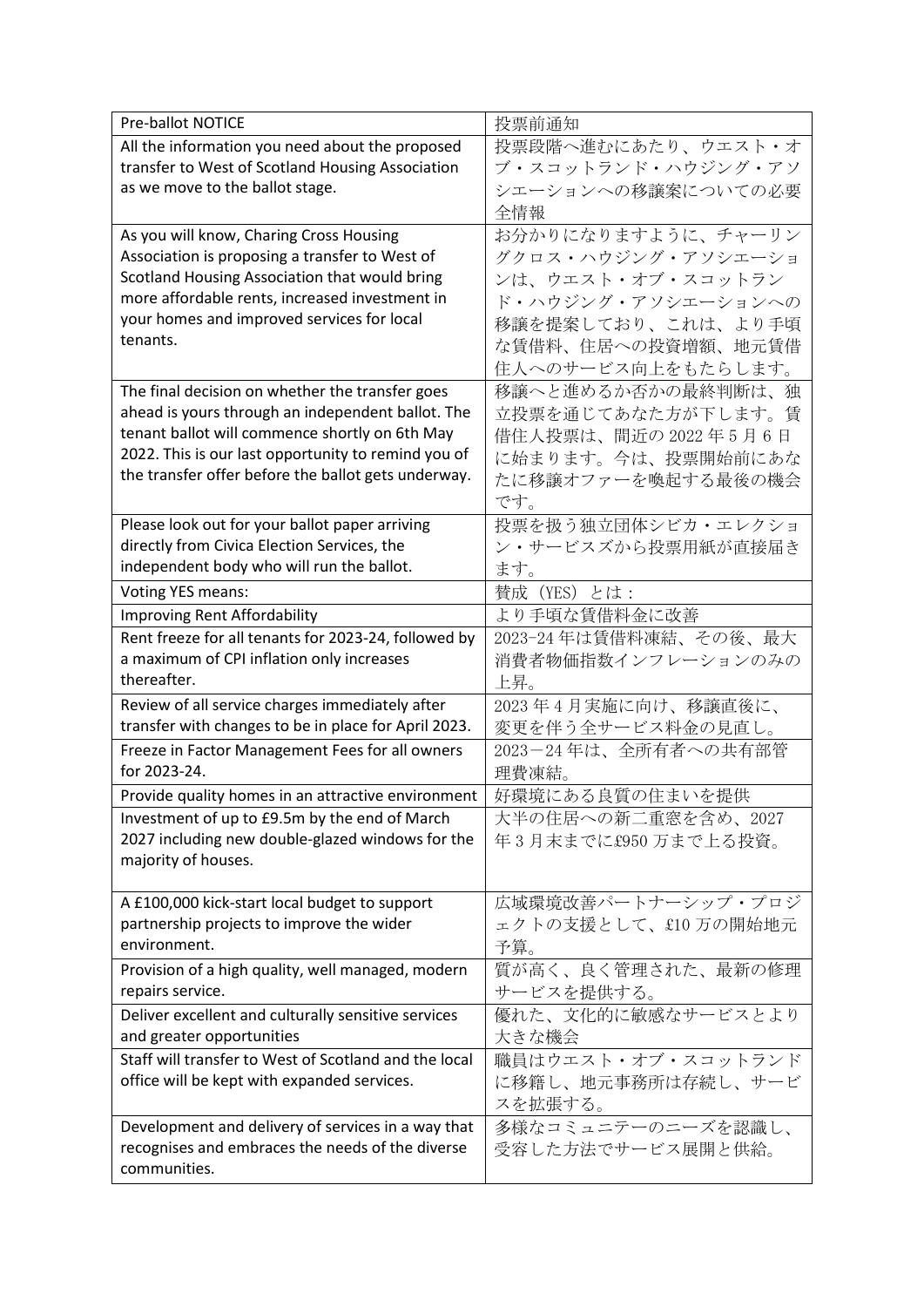| Access to range of wider support services including  | 便利屋、エネルギーとマネー・アドバイ         |
|------------------------------------------------------|----------------------------|
| Handy Person, Energy and Money Advice and            | ザー、デジタル・サポートを含めた、よ         |
| Digital support.                                     | り広範なサポート・サービスへのアクセ         |
|                                                      | ス。                         |
| Customer App which gives 24/7 access to online       | オンラインサービスとサービス依頼に          |
| services and make service requests.                  | 24 時間年中無休アクセスを可能にする        |
|                                                      | 顧客アプ。                      |
| Strong Governance and Financial Strength             | 優秀な運営と財政力                  |
| An estimated £300,000 of savings per year which      | 賃借料低減維持に対応できる年間£30万        |
| will be used to maintain lower rents.                | の予想貯蓄額。                    |
|                                                      |                            |
| Post transfer 30-year business plan that addresses   | 移譲後30年事業計画が、チャーリング         |
| the gaps in Charing Cross's current plan and shows   | クロスの現計画中の欠落部に対処し、す         |
| how all of the transfer promises will be delivered.  | べての移譲プロミスがどのように成就さ         |
|                                                      | れるかを示している。                 |
| A new residents association representing the         | ウッドランドとガーネットヒルのコミュ         |
| Woodlands and Garnethill communities and             | ニテーを代表する新しい住民アソシエー         |
| increased opportunities for Charing Cross tenants    | ションと、チャーリングクロスの賃借住         |
| to participate in decision making and monitor        | 人が意思決定に参加したり、 <b>移譲プロミ</b> |
| transfer promises.                                   | スを監視する機会の増大。               |
| Strong and skilled Management Board at West of       | ウエスト・オブ・スコットランドでは優         |
| Scotland that will ensure full compliance with       | 秀で熟練した運営理事会が、規制基準完         |
| Regulatory Standards, good governance, scrutiny,     | 全準拠、良い管理、精査、健全な意思決         |
| and robust decision making.                          |                            |
|                                                      | 定を確保。                      |
| A clear focus on value for money to support          | 支払対価への確な焦点が、効率性を支          |
| efficiency and delivering more for tenants.          | え、賃借住人への更なる供給となってい         |
|                                                      | る。                         |
| Developing our People                                | 人材開発                       |
| Strong leadership as well as access to a range of    | ウエスト・オブ・スコットランド内のさ         |
| specialist support teams within West of Scotland to  | まざまな専門サポートチームと、力強い         |
| help staff provide excellent customer service - in   | リーダーシップが、職員の優れた顧客サ         |
| line with West of Scotland's Values and Customer     | ービスの提供を支えるーウエスト・オ          |
| Care Charter.                                        | ブ・スコットランドの価値と顧客ケア・         |
|                                                      | チャーターに沿う。                  |
| These benefits will only be delivered if tenants     | 以上の利点は、賃借住人がウエスト・オ         |
| vote 'Yes' for the transfer to West of Scotland. The | ブ・スコットランドへの移譲に賛成           |
| ballot will be open between Friday 6th May 2022      | 「Yes」と投票した場合にのみ得られま        |
| and 5pm on Monday 6th June 2022.                     | す。投票は2022年5月6日金曜日から        |
| WHEN YOU GET YOUR VOTING PAPER                       | 2022年6月6日月曜日午後5時まで開        |
| DON'T DELAY, VOTE RIGHT AWAY!                        | 催です。                       |
|                                                      | 投票用紙を得たら…先延ばしにせず、直         |
|                                                      | ちに投票!                      |
| <b>Transfer Promises</b>                             | 移譲プロミス                     |
| Ensuring rents are more affordable.                  | もっと手頃な賃借料。                 |
| Ensuring service charges are necessary, clear and    | サービス料金は必要、明確、明朗で、業         |
| transparent and contractors are effectively          | 者は支払対価のある良いサービスを提供         |
| managed to deliver good services that are value for  | するよう効果的に管理されている。           |
| money.                                               |                            |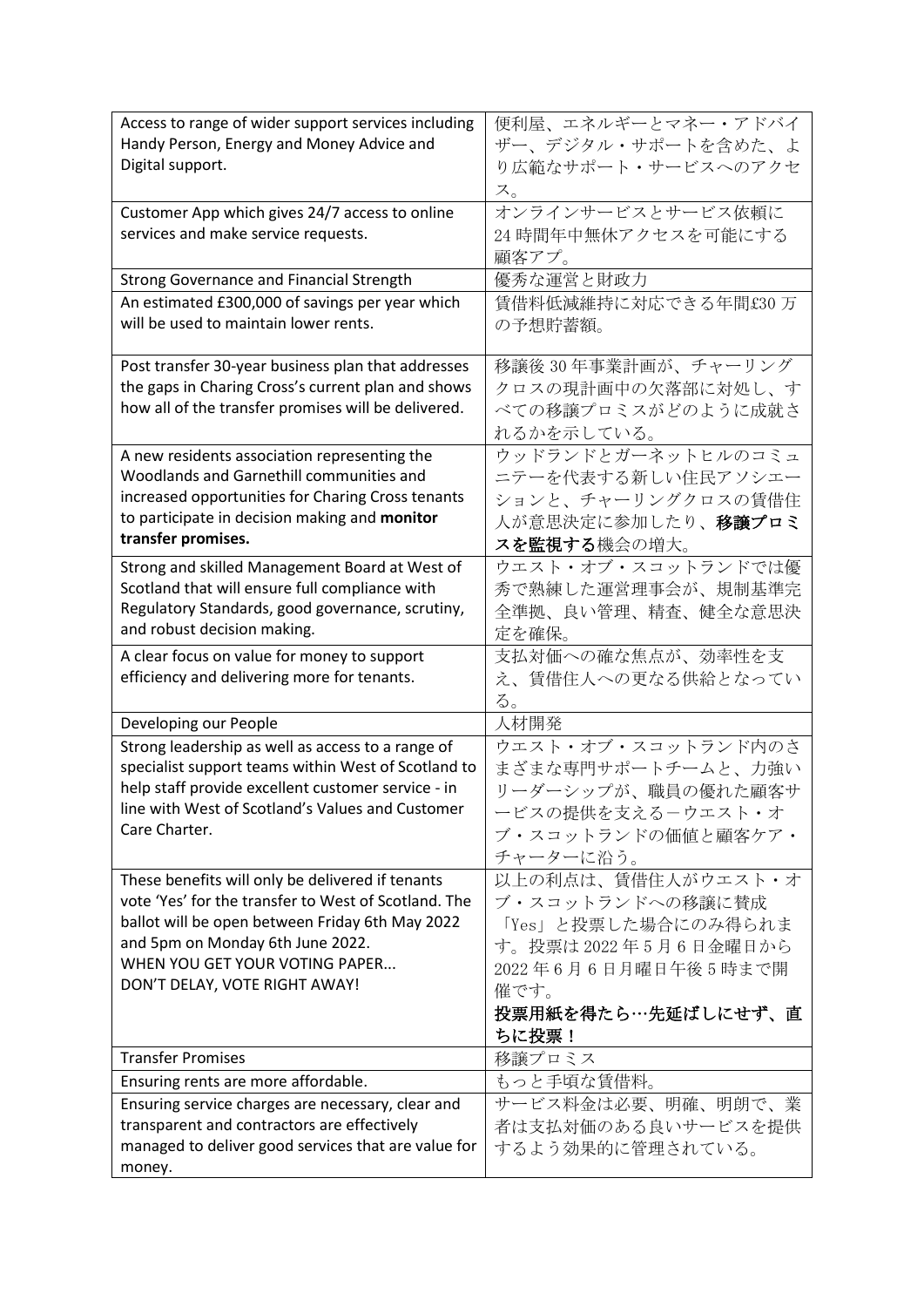| Accelerating and improving the investment                                                   | 住まいに必要な作業を行うよう、投資プ |
|---------------------------------------------------------------------------------------------|--------------------|
| programme (new kitchens, windows etc) to deliver                                            | ログラム(新しい台所、窓等)の繰り上 |
| much needed work in our homes.                                                              | げと改善。              |
|                                                                                             |                    |
| Working with others to improve the management                                               | 外的環境の管理と物理的状態の向上のた |
| and physical condition of the external                                                      | め、他と共同作業を行う。       |
| environment.                                                                                |                    |
| Ensuring a strong and positive culture focused on                                           | 顧客卓越性にフォーカスした、健全で積 |
| customer excellence.                                                                        | 極的な行動様式。           |
| Greater access to staff and services at a time,                                             | 賃借住人と共有部所有者のニーズに適し |
| place, and manner to suit the needs of tenants and                                          | た時間、場所、方法で職員やサービスへ |
| factored owners (providing new online services).                                            | より良いアクセス(新オンライン・サー |
|                                                                                             | ビスの提供)。            |
| Providing a quality factoring service that                                                  | 支払対価のある、質の良い共有部サービ |
| demonstrates value for money.                                                               | スの提供。              |
| Offering a range of wider support services to help                                          | 賃借住人の生活機会を向上させ、彼ら自 |
| support tenants to improve life opportunities and                                           | 身やそのコミュニテーの変化するニーズ |
| to meet their own and their community's changing                                            | に沿った、より広範囲のサポート・サー |
| needs.                                                                                      | ビスを提供する。           |
|                                                                                             | あなたとの協議…           |
| Consulting with you                                                                         |                    |
| During March we consulted with Charing Cross                                                | 3月中、私たちは、チャーリングクロス |
| tenants on the proposed transfer to West of                                                 | の賃借住人に、ウエスト・オブ・スコッ |
| Scotland.                                                                                   | トランドへの移譲案について意見を問い |
|                                                                                             | ました。               |
| We spoke to 94% of households and it was great to                                           | 世帯数の94%と話し、移譲案に乗り気 |
| hear that they are excited about the proposed                                               | であり、何を望んでいるかを知ることが |
| transfer and tell us what they are looking forward                                          | でき喜んでいます:          |
| to:                                                                                         | 賃借料凍結ーウエスト・オブ・スコット |
| Rent Freeze - one year rent freeze and lower<br>increases in the future promised by West of |                    |
| Scotland have been really welcome news with                                                 | ランドが約束した、1年間の賃借料凍結 |
| tenants saying that it will make their rents more                                           | と将来の増額低減は、賃借住人が実に歓 |
| affordable in the longer term - something that is                                           | 迎したニュースで、長期的には、賃借料 |
| important to them given the financial challenges                                            | がより手頃に収まるだろうと語っていた |
| many face due to cost of living increasing.                                                 | ー生活費高騰のため、多くの賃借住人が |
|                                                                                             | 財政的困難に直面している中、これは重 |
|                                                                                             | 要である。              |
| More investment in homes - West of Scotland has                                             | 住まいへの増資ーウエスト・オブ・スコ |
| promised a significant investment in tenants'                                               | ットランドは、賃借住人の住まいに相当 |
| homes including new windows for most homes and                                              | な投資を約束しており、これには多くの |
| tenants felt this was much needed.                                                          | 住まいへの新しい窓も含まれ、賃借住人 |
|                                                                                             | らは実に必要なことだと感じていた。  |
| More investment in the local community - tenants                                            | 地元コミュニテーへの増資ー賃借住人  |
| say they want to feel the area around their homes                                           | は、住まい周辺地区は住まい同様に良く |
| is well looked after as the homes they live in, and                                         | 手入れされているよう望んでおり、ウエ |
| they were pleased to see West of Scotland's                                                 | スト・オブ・スコットランドのプロミス |
| promise to invest in improving the local                                                    | が地元環境改善への投資を約束している |
| environment.                                                                                | のを知って、喜んでいると語っていた。 |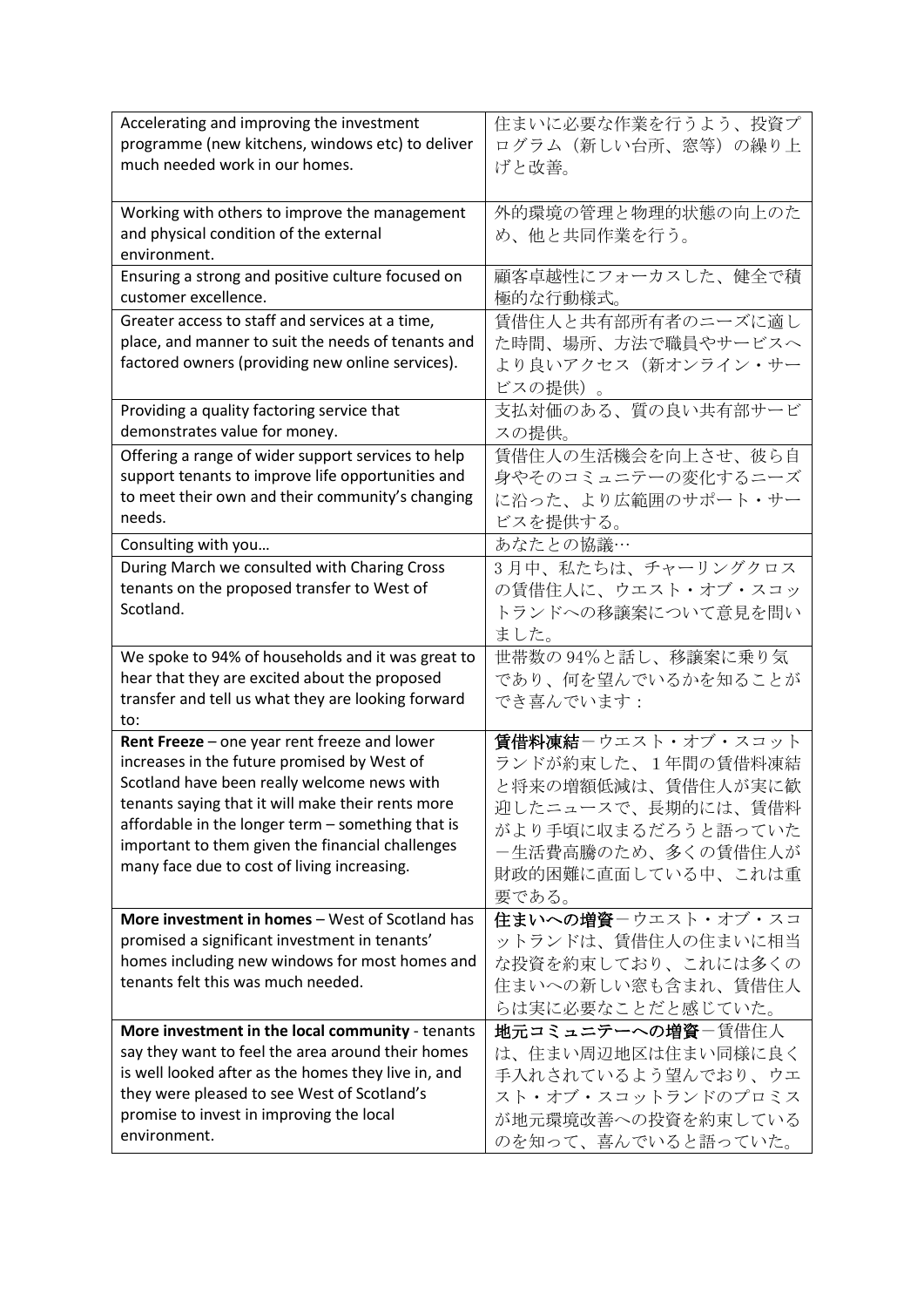| Providing support services - tenants liked the idea | サポート・サービスズを提供ーウエス     |
|-----------------------------------------------------|-----------------------|
| of the range of extra support services provided by  | ト・オブ・スコットランドが提供する、    |
| West of Scotland such as Handy Person and Energy    | 便利屋やエネルギー・アドバイスのよう    |
| Advice.                                             | な種々のサポート・サービスのアイデア    |
|                                                     | を気に入っていた。             |
| With the pressure on my finances, I was delighted   | 私は財政が苦しく、ウエスト・オブ・ス    |
| to hear about the rent freeze promise next year if  | コットランドに投票すれば、来年は賃借    |
| we vote for West of Scotland                        | 料凍結というプロミスを聞き、嬉しかっ    |
|                                                     | た                     |
| Great to hear that West of Scotland are keeping the | ウエスト・オブ・スコットランドが地元    |
| local office open and that the staff jobs are safe. | 事務所を維持し、職員の仕事が安泰だと    |
|                                                     |                       |
|                                                     | 聞いて、良かった。             |
| I'm keen to get involved in the new Residents       | ウエスト・オブ・スコットランドが地元    |
| Group that West of Scotland will set up to help     | サービス形成に役立てるために設ける新    |
| shape local services.                               | 賃借住人グループに参加したい。       |
| The promise of new double glazed windows will       | 新しい二重窓のプロミスは、私と家族に    |
| make such a difference to me and my family!         | とって大切だ。               |
| <b>Frequently Asked Questions</b>                   | よくある質問                |
| How do we know West of Scotland will do what        | ウエスト・オブ・スコットランドが約束    |
| they have promised?                                 | を守るかをどう知ることができますか。    |
| West of Scotland will establish a Resident's        | ウエスト・オブ・スコットランドがレジ    |
| Association that will monitor progress with the     | デンツ・アソシエーションを設立し、そ    |
| transfer promises and send regular communication    | れが移譲プロミスの進捗を監視し、常時    |
| to tenants. West of Scotland will also be required  | 賃借住人に連絡を送ります。ウエスト・    |
| to report to the Scottish Housing Regulator and     | オブ・スコットランドは、また、スコテ    |
| their Board on progress made.                       | ィッシュ・ハウジング・レギュレーター    |
|                                                     | と理事会に進捗報告をする必要がありま    |
|                                                     | す。                    |
| What happens if not enough tenants vote "yes" in    | 賛成「yes」に投票した賃借住人数が不   |
| the ballot?                                         | 足だった場合、どうなりますか?       |
|                                                     |                       |
| For the transfer to go ahead, the majority of       | 移譲が実現するには、過半数の賃借住人    |
| tenants that vote, have to vote YES. If tenants do  | が投票し、賛成「YES」に投票しなけれ   |
| not support the voluntary transfer to West of       | ばなりません。賃借住人がウエスト・オ    |
| Scotland, Charing Cross would continue to face      | ブ・スコットランドへの自発的移譲を支    |
| serious and urgent challenges as it does not        | 持しない場合は、チャーリングクロスは    |
| comply with the Scottish Housing Regulator's (SHR)  | スコティッシュ・ハウジング・レギュレ    |
| Regulatory Standards. This would mean that West     |                       |
| of Scotland would not be the transfer partner and   | ーター (SHR) の規制基準に準拠してい |
| all of the agreed transfer promises would no longer | ないため、深刻で早急な問題に直面し続    |
| be available. Investment in homes and future rent   | けることになります。これは、ウエス     |
| increases would be determined by the Charing        | ト・オブ・スコットランドは、移譲パー    |
| Cross business plan which is already under strain.  | トナーにならず、すべての合意した移譲    |
|                                                     | プロミスは失われるということです。住    |
|                                                     | まいへの投資や将来の賃借料増額は、チ    |
|                                                     | ャーリングクロスの既に負担が逼迫して    |
|                                                     | いる事業計画によって決定されることに    |
|                                                     | なります。                 |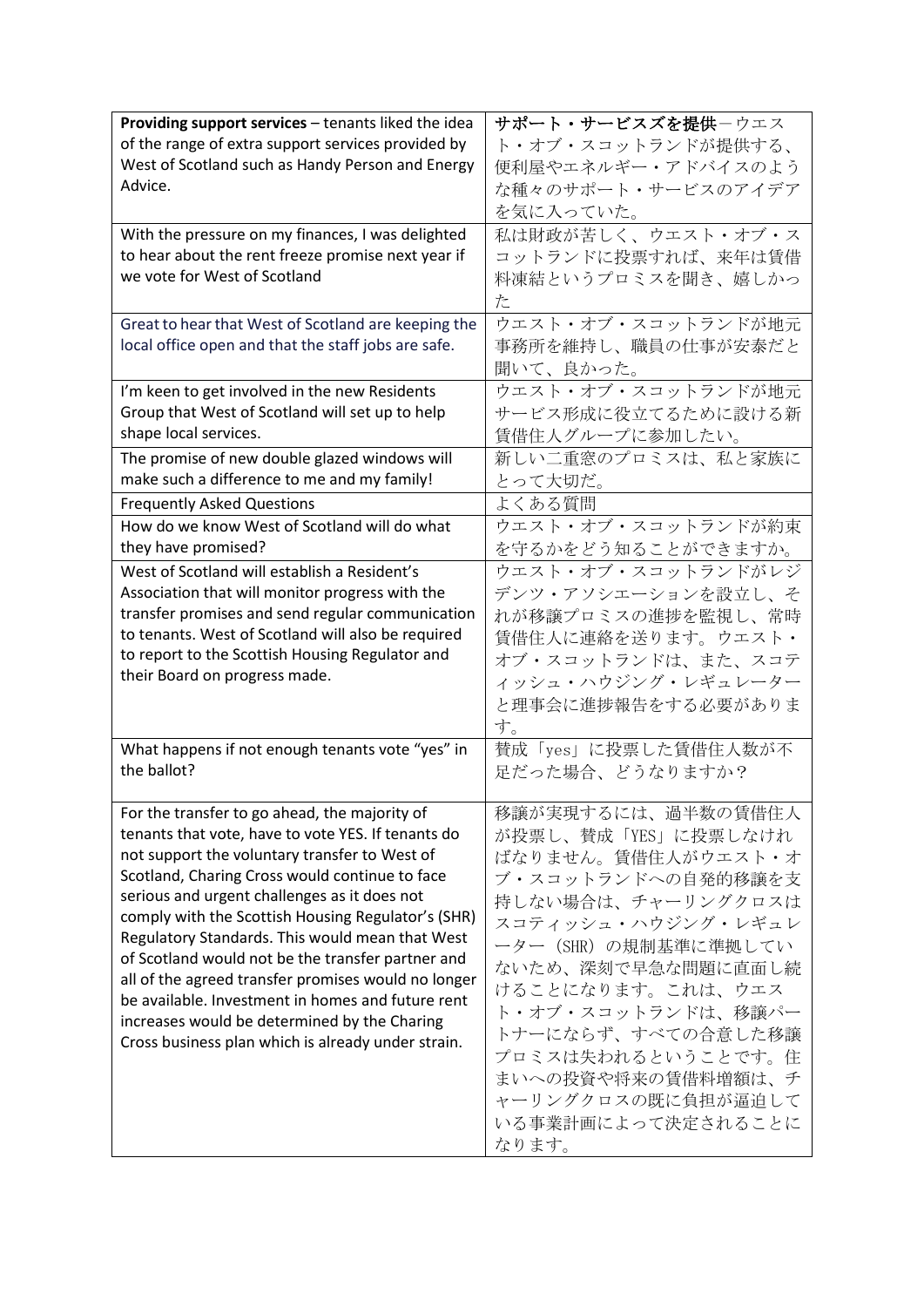| How would West of Scotland overcome<br>conservation area restrictions in providing double                                                                                                                                                                                                                                                                                                 | ウエスト・オブ・スコットランドは、二<br>重窓提供に、保全地区規制をどう打開す                                                                                                                                |
|-------------------------------------------------------------------------------------------------------------------------------------------------------------------------------------------------------------------------------------------------------------------------------------------------------------------------------------------------------------------------------------------|-------------------------------------------------------------------------------------------------------------------------------------------------------------------------|
| glazed windows?                                                                                                                                                                                                                                                                                                                                                                           | るのですか?                                                                                                                                                                  |
| West of Scotland are already in discussions with<br>Glasgow City Council (GCC) about how they can<br>provide double glazed windows that meet the<br>requirements of GCC's policies. They are confident<br>of being able to find a solution that will allow<br>double glazed windows to be installed in all homes<br>due for replacement windows.<br>Will the Charing Cross staff be kept? | ウエスト・オブ・スコットランドは、す<br>でにグラスゴー市役所 (GCC) の方針に<br>適した二重窓を提供する方法について<br>GCCと話し合っています。窓取り換えが<br>必要な全住居に二重窓を導入できる解決<br>策を見つけることができると確信してい<br>ます。<br>チャーリングクロスの職員は継続されま<br>すか? |
| Charing Cross staff will transfer to West of Scotland                                                                                                                                                                                                                                                                                                                                     | チャーリングクロスの職員はウエスト・                                                                                                                                                      |
| and become part of their staff team. They will be                                                                                                                                                                                                                                                                                                                                         | オブ・スコットランドに移籍し、職員チ                                                                                                                                                      |
| led by West of Scotland's Leadership Team and                                                                                                                                                                                                                                                                                                                                             | ームに入ります。ウエスト・オブ・スコ                                                                                                                                                      |
| have access to training and resources to help them                                                                                                                                                                                                                                                                                                                                        | ットランドのリーダーシップ下に置か                                                                                                                                                       |
| deliver excellent standards of customer service to                                                                                                                                                                                                                                                                                                                                        | れ、賃借住人やその他の顧客へ優れた顧                                                                                                                                                      |
| tenants and other customers. All staff at West of                                                                                                                                                                                                                                                                                                                                         | 客サービスをするよう、トレーニングや                                                                                                                                                      |
| Scotland are expected to behave in a way that                                                                                                                                                                                                                                                                                                                                             | リソースにアクセスできます。ウエス                                                                                                                                                       |
| reflects their values which you can find out about                                                                                                                                                                                                                                                                                                                                        | ト・オブ・スコットランドの全職員は、                                                                                                                                                      |
| on their website www.westscot.co.uk                                                                                                                                                                                                                                                                                                                                                       | www.westscot.co.uk で見るような価値                                                                                                                                             |
|                                                                                                                                                                                                                                                                                                                                                                                           | 感を反映した行動をすべきと求められて                                                                                                                                                      |
|                                                                                                                                                                                                                                                                                                                                                                                           | います。                                                                                                                                                                    |
| Do you need to sign a new tenancy agreement?                                                                                                                                                                                                                                                                                                                                              | 新しく賃借同意書へ署名が必要ですか?                                                                                                                                                      |
| Your tenancy will be automatically transferred to                                                                                                                                                                                                                                                                                                                                         | あなたの賃借契約は自動的にウエスト・                                                                                                                                                      |
|                                                                                                                                                                                                                                                                                                                                                                                           |                                                                                                                                                                         |
| West of Scotland and all of your rights will be                                                                                                                                                                                                                                                                                                                                           | オブ・スコットランドに移され、あなた                                                                                                                                                      |
| protected.                                                                                                                                                                                                                                                                                                                                                                                | のすべての権利は守られます。                                                                                                                                                          |
| How will West of Scotland provide information to                                                                                                                                                                                                                                                                                                                                          | ウエスト・オブ・スコットランドは、賃                                                                                                                                                      |
| ensure tenants are clear on the new                                                                                                                                                                                                                                                                                                                                                       | 借住人が新しい取り決めを確実に理解で                                                                                                                                                      |
| arrangements?                                                                                                                                                                                                                                                                                                                                                                             | きるように、どのように情報を提供しま                                                                                                                                                      |
|                                                                                                                                                                                                                                                                                                                                                                                           | すか?                                                                                                                                                                     |
| West of Scotland will issue a welcome pack with all                                                                                                                                                                                                                                                                                                                                       | ウエスト・オブ・スコットランドは、職                                                                                                                                                      |
| relevant information to all tenants which will be                                                                                                                                                                                                                                                                                                                                         | 員による歓迎訪問後、すべての関連情報                                                                                                                                                      |
| followed up by a welcome visit by a member of                                                                                                                                                                                                                                                                                                                                             | の入った歓迎パックを全賃借住人に発送                                                                                                                                                      |
| staff.                                                                                                                                                                                                                                                                                                                                                                                    | します。                                                                                                                                                                    |
|                                                                                                                                                                                                                                                                                                                                                                                           |                                                                                                                                                                         |
| What happens if you are on the transfer list with                                                                                                                                                                                                                                                                                                                                         | チャーリングクロスの転居リストに載っ                                                                                                                                                      |
| Charing Cross and the transfer goes ahead?                                                                                                                                                                                                                                                                                                                                                | ていて、移譲が実現した場合、どうなり                                                                                                                                                      |
|                                                                                                                                                                                                                                                                                                                                                                                           | ますか?                                                                                                                                                                    |
| You will be automatically added to the transfer list<br>of West of Scotland and a member of their                                                                                                                                                                                                                                                                                         | ウエスト・オブ・スコットランドの転居                                                                                                                                                      |
| Customer Service Team will be in touch to discuss                                                                                                                                                                                                                                                                                                                                         | リストに自動的に加えられ、顧客サービ                                                                                                                                                      |
| your housing needs. This will mean you have                                                                                                                                                                                                                                                                                                                                               | ス・チーム員が、あなたの住居のニーズ                                                                                                                                                      |
| access to the much wider range of stock across                                                                                                                                                                                                                                                                                                                                            | について話し合うために連絡を差し上げ                                                                                                                                                      |
| Glasgow, Lanarkshire and Ayrshire including West                                                                                                                                                                                                                                                                                                                                          | ます。これは、ウエスト・オブ・スコッ                                                                                                                                                      |
| of Scotland's new build housing with 700 new                                                                                                                                                                                                                                                                                                                                              | トランドの新築家屋と 2026 年末までに<br>建つ700軒を含め、グラスゴー、ラナー                                                                                                                            |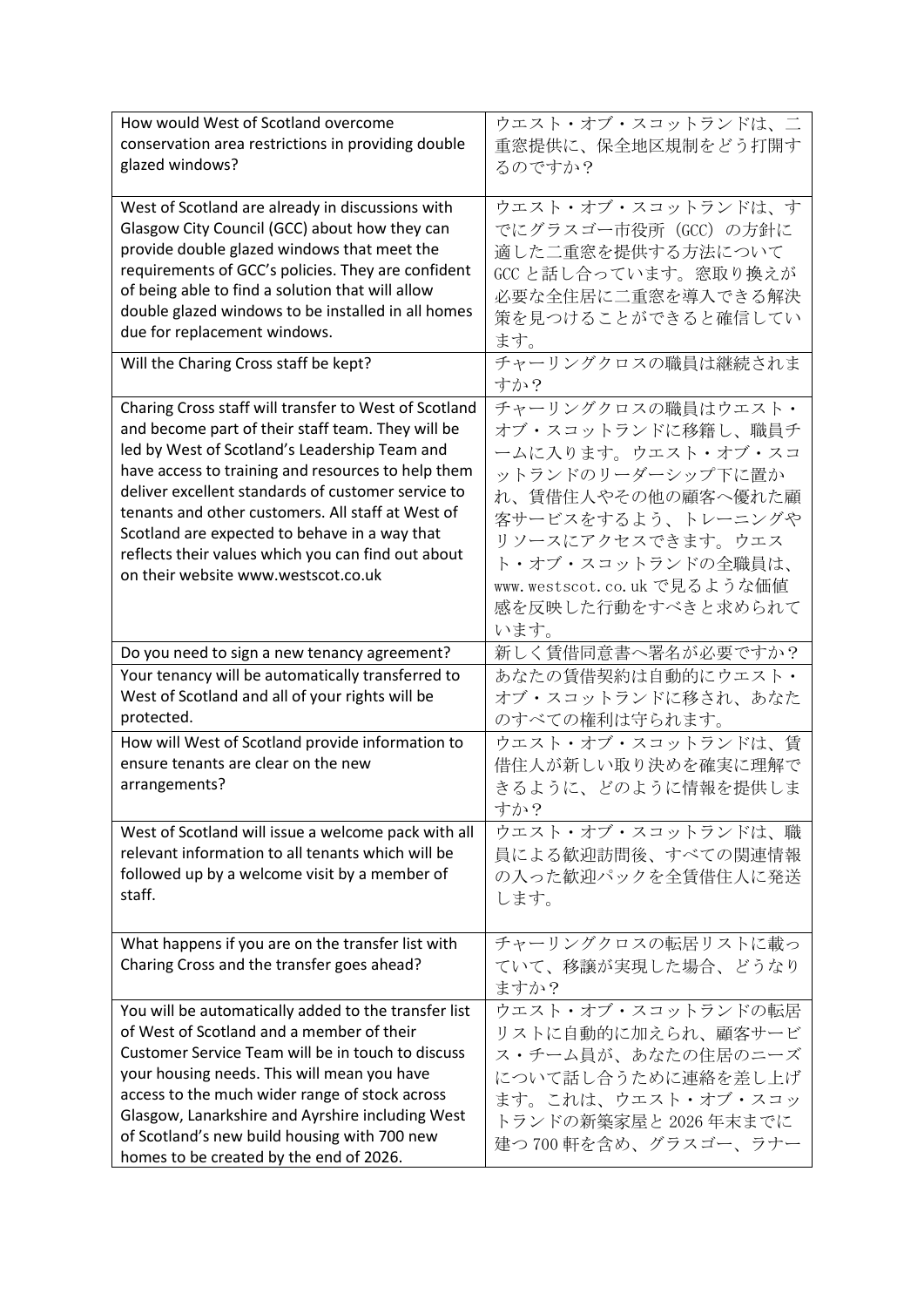|                                                                                                         | クシャー、エアシャーに亘る広範囲の在   |
|---------------------------------------------------------------------------------------------------------|----------------------|
|                                                                                                         | 庫住居へのアクセスを意味します。     |
| Will the Management Committee of Charing Cross                                                          | チャーリングクロスのマネジメント・コ   |
| continue to exist?                                                                                      | ミッティーは存続しますか?        |
|                                                                                                         |                      |
| Charing Cross would no longer exist as a housing                                                        | チャーリングクロスは、ハウジング・ア   |
| association so would no longer require a                                                                | ソシエーションとして存続しないため、   |
| Management Committee. Tenants and other<br>residents could apply for shareholding                       | マネジメント・コミッティーは不要にな   |
| membership in West of Scotland and could apply                                                          | ります。賃借住人とその他の住人は、ウ   |
| to join the Board of West of Scotland if a vacancy                                                      | エスト・オブ・スコットランドの持ち株   |
| becomes available.                                                                                      | 会員に申し込んだり、空席があれば、ウ   |
|                                                                                                         | エスト・オブ・スコットランドの運営委   |
|                                                                                                         | 員会への参加を申し込んだりできます。   |
| What are the benefits for West of Scotland if the                                                       | 移譲が実現する場合、ウエスト・オブ・   |
| transfer goes ahead?                                                                                    | スコットランドにどんな利益があります   |
|                                                                                                         | か?                   |
| The ability to spread its costs over a larger number                                                    | より多くの住居数に費用を拡散すること   |
| of houses will help West of Scotland minimise rent                                                      | が可能となり、ウエスト・オブ・スコッ   |
| increases for their existing tenants and help them                                                      | トランドは、現存の賃借住人への賃借料   |
| become more resilient as an organisation.                                                               | 値上げを最小化し、団体としてより大き   |
|                                                                                                         | な回復弾性を得ることになります。     |
| What happens next?                                                                                      | 次はどうなりますか?           |
| REMEMBER - this important decision on whether                                                           | ご注意-移譲実施か否かの大切な判断    |
| the transfer goes ahead is yours through the                                                            | は、賃借住人投票を通してあなたが下し   |
| Tenant Ballot.                                                                                          | ます。                  |
| It is really important to ensure that you use your                                                      | 必ず投票することがとても大切です。    |
| vote.                                                                                                   |                      |
| Charing Cross Management Committee and staff                                                            | チャーリングクロス・マネジメント・コ   |
| team encourage tenants to cast your vote as soon<br>as you can and to vote YES for the transfer to West | ミッティーと職員チームは、賃借住人に   |
| of Scotland.                                                                                            | できるだけ早く、ウエスト・オブ・スコ   |
|                                                                                                         | ットランドへの移譲に「YES」と投票す  |
|                                                                                                         | るよう勧めています。           |
| REMEMBER West of Scotland's transfer promises                                                           | ご注意、ウエスト・オブ・スコットラン   |
| can only be delivered if tenants vote YES.                                                              | ドの移譲プロミスは、賃借住人が賛成    |
|                                                                                                         | 「YES」と投票した場合にのみ提供され  |
|                                                                                                         | ます。                  |
| The Ballot will be conducted by Civica Election                                                         | 投票は、英国トップの独立選挙サービス   |
| Services, the UK's leading provider of independent                                                      | であるシビカ・エレクション・サービス   |
| election services. The Ballot will run from Friday                                                      | ズが執り行います。投票は 2022年5月 |
| 6th May 2022 until 5pm on Monday 6th June 2022.                                                         | 6日金曜日から2022年6月6日月曜日  |
|                                                                                                         | 午後5時まで開催します。         |
| You'll be sent your voting paper from Civica with                                                       | シビカから投票用紙と詳細な投票方法が   |
| detailed information on how to cast your vote. This                                                     | 届きます。オンライン投票や電話投票、   |
| will include the option to vote online, over the                                                        | 郵送投票、または、最寄りのチャーリン   |
| phone, by post or you can drop your ballot paper                                                        | グクロス・ハウジング・アソシエーショ   |
| off at the sealed and secure ballot box in the local                                                    | ンの事務所で封印安全投票箱に投函とい   |
| Charing Cross Housing Association office.                                                               | う選択肢があります。           |